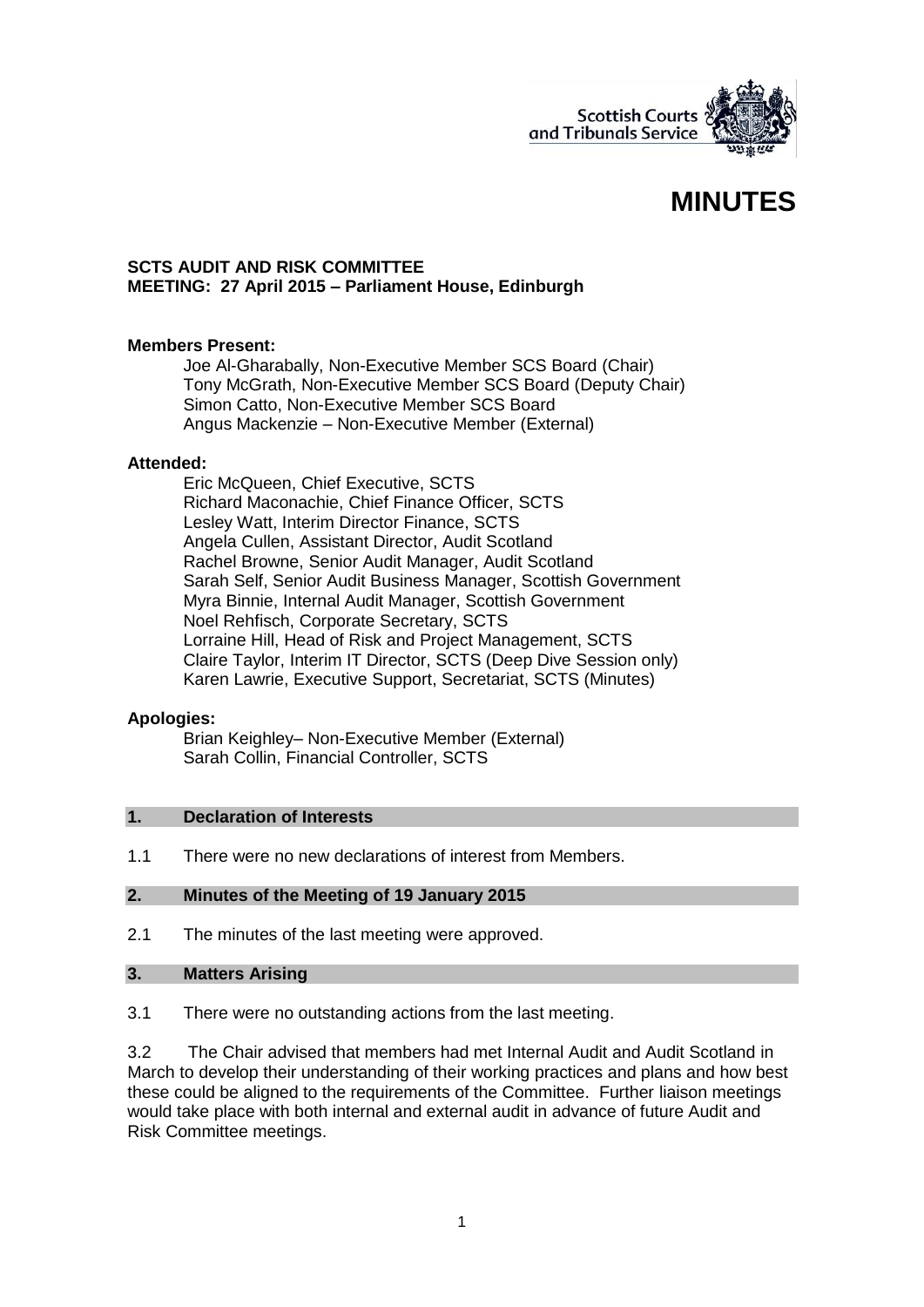# **4. Internal Audit Update (SCTS/ARC/Apr15/01 & SCTS/ARC/Apr15/02)**

# *Proposed Audit Plan 2015-16*

4.1 The proposed Audit Plan 2015-16 was submitted to the Committee for approval. Members expressed some concern that only approximate timings had been included for the delivery of audit activity. Internal Audit advised that the timings provided were indicative but would be firmed up as the scope of the audits were finalised with management. Further discussions would be held in order to finalise the timetable.

# **Action: Internal Audit and SCTS Officials to meet to confirm dates for the proposed Audits in 2015-16.**

# 4.2 The Committee **approved** the proposed Audit Plan 2015-16.

# *Progress Report*

4.3 The Committee noted that steady progress had been made against the 2014-15 Audit Plan since the last meeting. Of the five main audit reviews in the programme one had been finalised, one had a draft report issued, and fieldwork had been concluded on two audits.

4.4 Internal Audit advised that following discussions with SCTS Officials it was proposed that the Learning, Development and Technical Training Audit be removed from the Audit Plan as the areas that this audit intended to cover will now be addressed in the proposals contained in the 2015-16 audit plan. The Committee **approved** the proposal to remove the audit from the plan.

## **5. External Audit Update (SCTS/ARC/Apr15/03)**

5.1 Audit Scotland presented their Annual Audit Plan for 2014-15. The planned audit activity included an audit of the financial statements and review of governance and performance arrangements in a number of key areas. The final Audit Report will be submitted to the Committee at the August meeting.

## **6. Draft Annual Report to SCTS Board (SCS/ARC/Apr15/04)**

6.1 The Committee were content with the outline provided by the Executive. A full draft will be submitted to the Committee at the August meeting for sign off. The Committee were invited to forward any suggestions for content to the Executive by end of June.

## **7. SCTS Programme & Project Management (Oral)**

7.1 A presentation by the Corporate Secretary provided the Committee with an overview of the Executive's approach to Programme and Project Management and the work being done to improve governance arrangements. Members welcomed the presentation and agreed that it provided the right background ahead of a "deep dive" session proposed for the November meeting.

7.2 The Committee noted that the arrangements in place provided a solid framework in which change activity could be managed. The issues that would be of particular interest to the Committee when they explored this subject further related to progress on the small number of most significant projects the organisation was currently engaged in and the management of transitions (how major changes are introduced alongside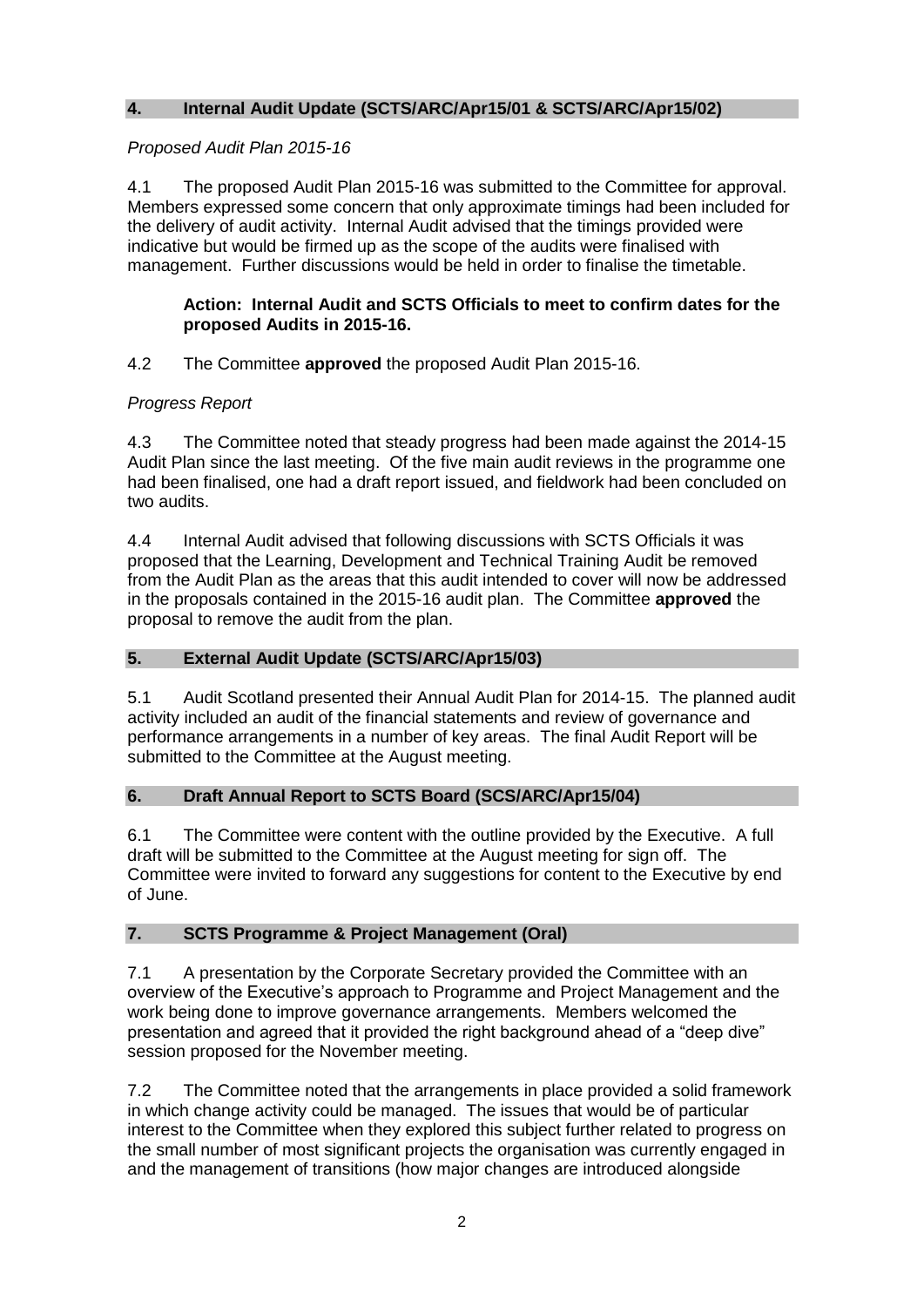maintaining core operations). These points would be addressed in more detail at the planned session.

# **8. Assurance Framework & Best Value Assessment Report (SCTS/ARC/Apr15/05)**

8.1 The Committee reviewed the Assurance Framework which was originally developed by Internal Audit in 2013. The Framework had been periodically revised to take account of developments across the organisation and the assessment and assurance activity carried out by internal and external audit. Members agreed that the Assurance Framework was now a useful tool which the Committee found informative and which they would review annually.

8.2 Members also considered the proposed best value assessment report template. The Chair suggested that members may wish to consider further how best they could provide oversight against delivery of the Best Value themes area. It was agreed that, rather than producing a separate assurance framework and best value assessment the current Assurance Framework should be expanded to encompass of the Best Value themes where these were not currently covered – providing the Committee with a single summary of the arrangements in place.

# **9. External Audit – Presentation on Best Value (SCTS/ARC/Apr15/06)**

9.1 Audit Scotland delivered a presentation in which they outlined the common framework for Best Value and continuous improvement in public services in Scotland.

9.2 Members agreed that the Best Value toolkit and guidance would be useful tools that could be used by the Executive to conduct self-assessment, which in-turn would enhance the assurance framework. The importance of mainstreaming the delivery of best value activity into plans, strategies and reports was recognised – this was an approach currently taken by SCTS, but the assessment and visibility of its effectiveness would be improved by the developments to the assurance framework agreed by the Committee.

## **10. Any Other Business**

# 10.1 None

# *Papers for Exception Reporting only*

10.2 The following reports were provided for scrutiny/exception reporting only:

- Action Tracker
- Data Losses Report
- ICT Risk Register
- SCTS Peer Review Update
- Core Work Programme
- Risk Workshop/Corporate Risk Register

The content of each report was noted and no matters were raised by exception.

10.3 The ICT Milestone Chart was discussed. Members requested that the chart be updated to include a short commentary explaining any significant changes to targets or implementation dates previously set, in order to provide assurance on delivery dates and the current status of each project.